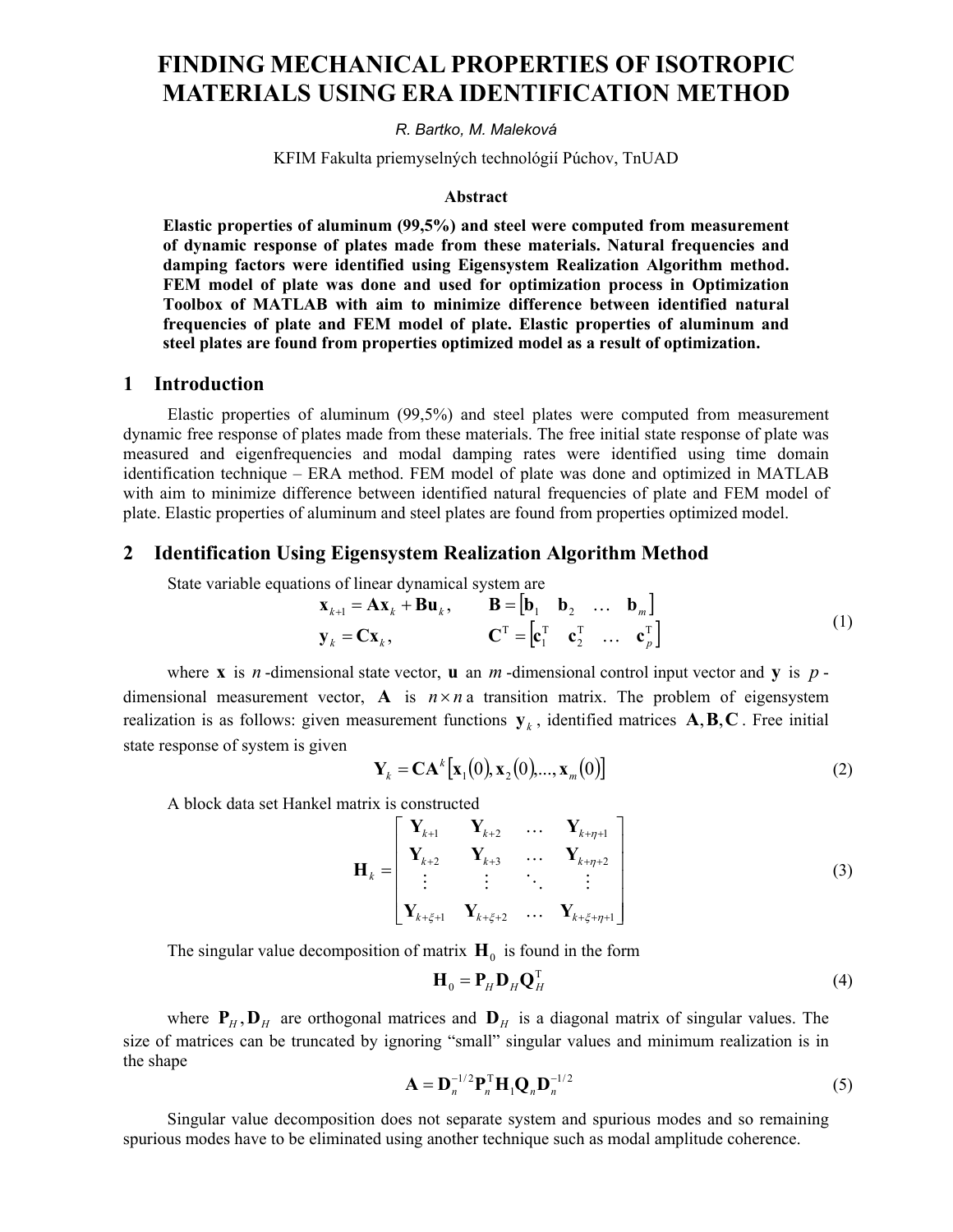The system frequencies and damping are found from the eigenvalues of matrix **A** , which occur in complex conjugate pairs

$$
\lambda_i = e^{\left(-\xi_i \omega_i \pm \omega_i \sqrt{1 - \xi_i^2}\right) \Delta t}
$$
\n(6)

where for the *i*-th mode  $\lambda$  is the eigenvalue,  $\xi$  is damping ratio,  $\omega$  is natural frequency,  $\Delta t$ sampling interval.

#### **3 Description of Experiment**

Elastic properties of aluminium (99,5%) and steel plates were computed from dynamic measurements. The measurements and computational steps are summarized as follows:

- a. Free initial state response of plate was measured using measuerement AD/DA card Humusoft MF 624
- b. Eigenfrequencies and modal damping rates were identified using ERA method
- c. FEM model of plate was done in MATLAB -
- d. Elastic properties of aluminum and steel plates were found using Optimization toolbox in MATLAB



Figure 1: Schematic of measurement



Figure 2: Free initial response of aluminum plate

Measurements were carried out on rectangular plate 32mm x 159mm x 1mm. Free initial state response of plate was measured with frequency 10kHz. Measurement was done in MATLAB with AD/DA card Humusoft MF 624 (Figure 1). Acceleration in one point (corner point) was measured. Example of one measured free initial state response of plate is shown on Figure 2. Power Spectral Density from 10 measurements is shown on Figure 3.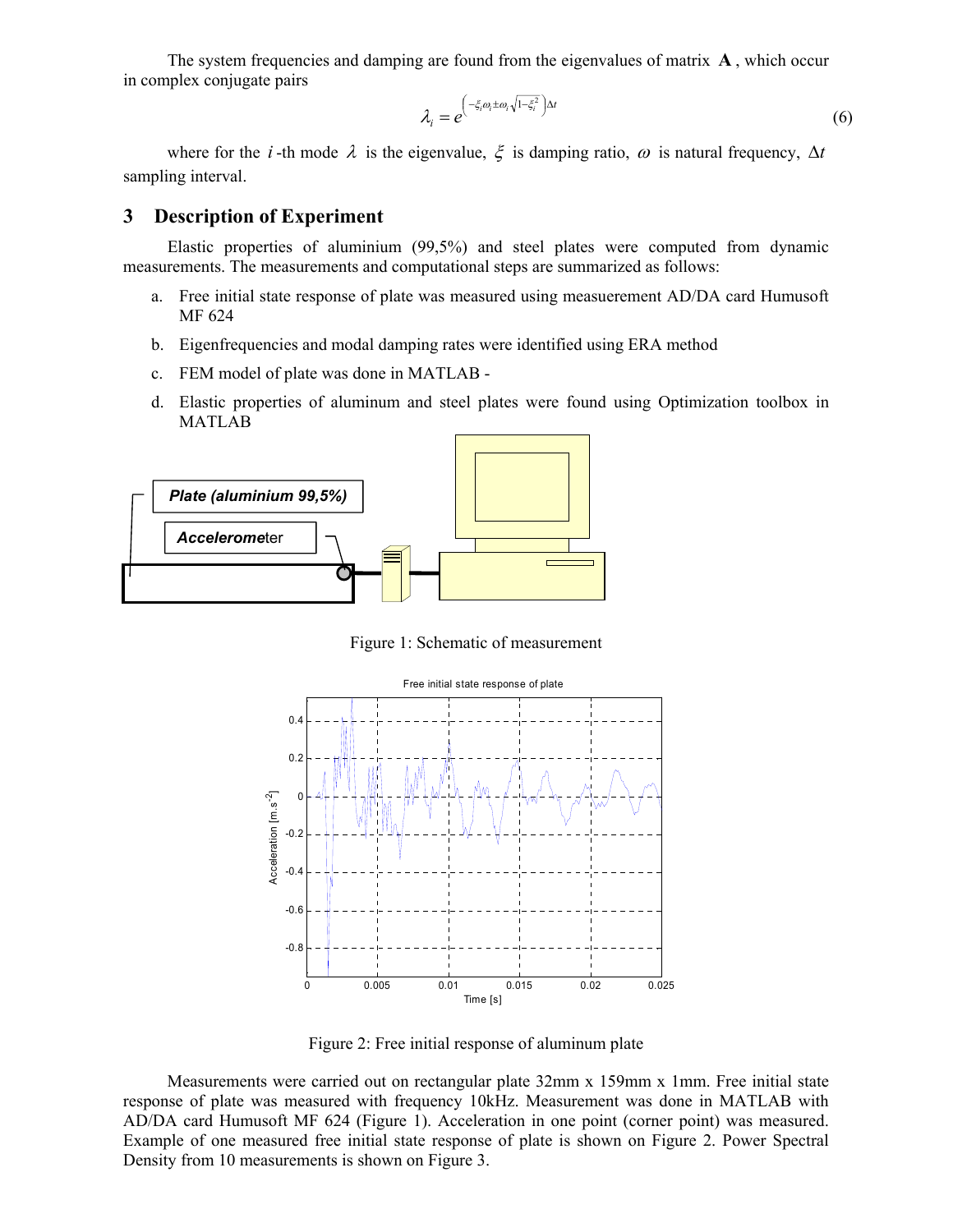

Figure 3: Power Spectral Density

### **4 Identification of Eigenfrequencies**

Frequencies and damping ratios of plate were identified using ERA method. Results from one measurement are shown in Tab. 1. Identified frequencies were averaged. Sampling interval ∆*t* was 0,0001s, number of rows of Hankel matrix was chosen 40. Identified frequencies obtained from ERA method were compared with damped eigenfrequencies obtained from Power Spectral Density (Figure 3).

| а нь номи кносно на влага гасток<br>11 L |        |                |           |  |  |  |
|------------------------------------------|--------|----------------|-----------|--|--|--|
|                                          | Number | Damping factor | Frequency |  |  |  |
|                                          |        | $\%$           | [Hz]      |  |  |  |
|                                          |        | 8,41           | 159,74    |  |  |  |
|                                          | 2.     | 7,18           | 410,27    |  |  |  |
|                                          | 3.     | 8,27           | 496,42    |  |  |  |
|                                          | 4.     | 6,52           | 883,54    |  |  |  |
|                                          | 5.     | 1,39           | 1020,63   |  |  |  |
|                                          | 6.     | 1,82           | 1592,40   |  |  |  |
|                                          |        | 1,36           | 2656,80   |  |  |  |
|                                          | 8.     | 0.72           | 3330,40   |  |  |  |
|                                          |        |                |           |  |  |  |

*TABLE 1: IDENTIFIED EIGENFREQUENCIES AND DAMPING FACTOR – ALUMINIUM PLATE*



Figure 4: FEM model of plate and 1. bending shape - aluminum